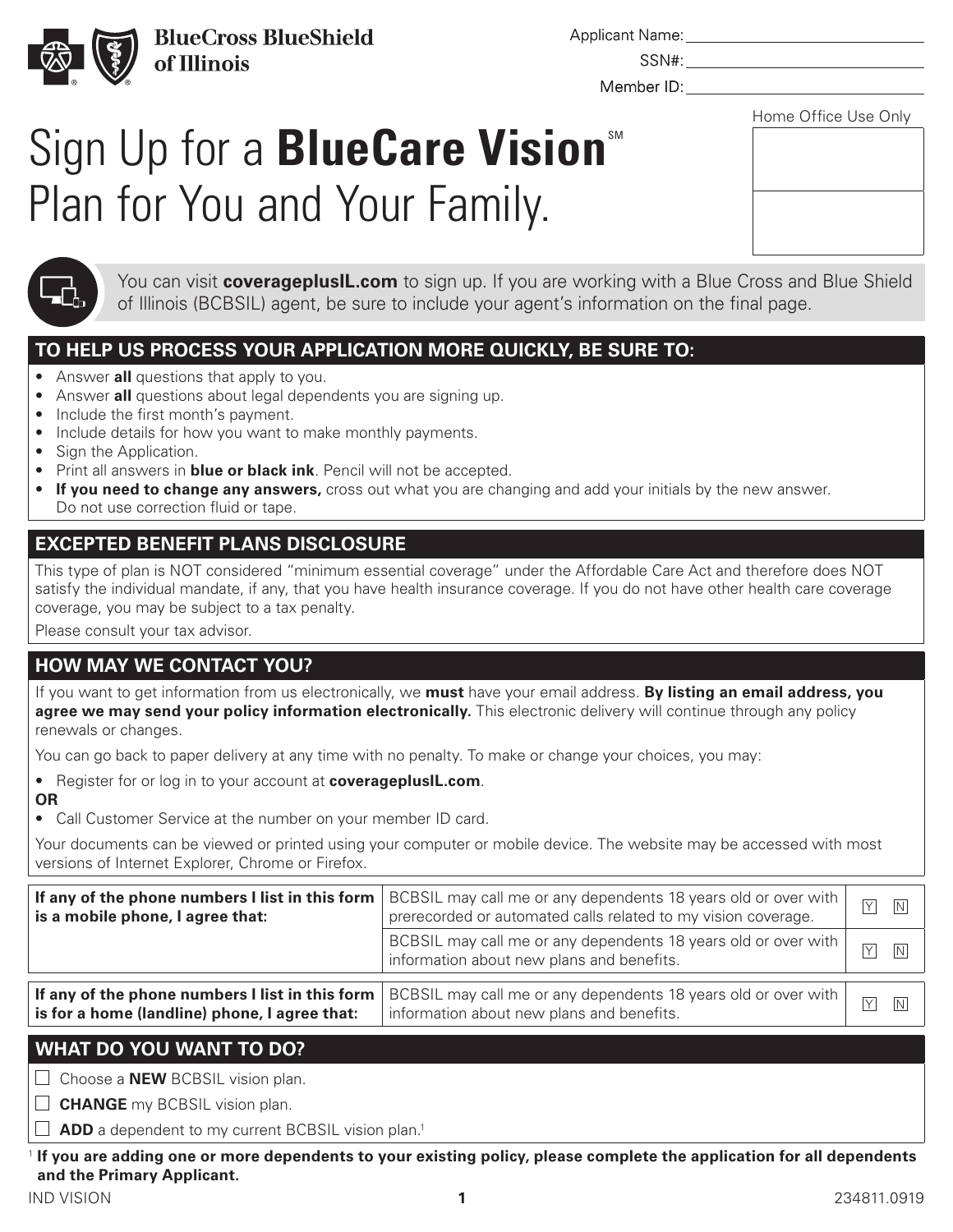## Tell us about you. Applicant Name: Applicant Name:

(PLEASE ANSWER FOR **EACH** PERSON.)

| PRIMARY APPLICANT (Who should be listed first on the vision plan?)                                                                                                                                                                                                                                                                                                           |                                  |  |                                                               |            |               |
|------------------------------------------------------------------------------------------------------------------------------------------------------------------------------------------------------------------------------------------------------------------------------------------------------------------------------------------------------------------------------|----------------------------------|--|---------------------------------------------------------------|------------|---------------|
| First Name, Middle Initial, Last Name                                                                                                                                                                                                                                                                                                                                        |                                  |  | <b>Social Security Number</b>                                 | <b>Sex</b> | Date of Birth |
|                                                                                                                                                                                                                                                                                                                                                                              |                                  |  |                                                               | $M$ F      |               |
| Do you prefer to speak a language other than English?                                                                                                                                                                                                                                                                                                                        |                                  |  | Do you prefer to read or write a language other than English? |            |               |
| $\mathbb N$ If YES, what language?<br>Y.                                                                                                                                                                                                                                                                                                                                     | Y <br>N                          |  | If YES, what language?                                        |            |               |
| If you are Hispanic/Latino, do you identify as any of the following? (OPTIONAL-check all that apply)<br>Mexican American<br>Chicano<br>Mexican                                                                                                                                                                                                                               | $\Box$ Puerto Rican              |  | Other<br>Cuban                                                |            |               |
| Are you or do you identify as (OPTIONAL—check all that apply)<br>Black or African American $\Box$ American Indian or Alaska Native<br>Chinese<br>White<br>$\Box$ Asian Indian<br>$\Box$ Korean<br>Other Asian<br>Native Hawaiian<br>Vietnamese<br>Filipino<br>Japanese<br>$\mathbf{1}$<br>Guamanian or Chamorro<br>Samoan<br>Other Pacific Islander<br>Other<br>$\mathbf{1}$ |                                  |  |                                                               |            |               |
| Home Address - Street, City, State, ZIP Code                                                                                                                                                                                                                                                                                                                                 |                                  |  |                                                               | County     |               |
| <b>Mailing Address</b> (IF YOU GET YOUR MAIL ELSEWHERE, LIKE A P.O. BOX)                                                                                                                                                                                                                                                                                                     |                                  |  |                                                               |            |               |
| What is the best phone number to reach you?                                                                                                                                                                                                                                                                                                                                  | <b>Email Address<sup>2</sup></b> |  |                                                               |            |               |
| Mobile<br>Landline                                                                                                                                                                                                                                                                                                                                                           |                                  |  |                                                               |            |               |

| SPOUSE OR DEPENDENT CHILD <sup>3,4</sup> (Who else do you want to be covered on your plan?)                                                                                                                                        |              |                            |                               |  |            |               |
|------------------------------------------------------------------------------------------------------------------------------------------------------------------------------------------------------------------------------------|--------------|----------------------------|-------------------------------|--|------------|---------------|
| First Name, Middle Initial, Last Name                                                                                                                                                                                              | Relationship |                            | <b>Social Security Number</b> |  | <b>Sex</b> | Date of Birth |
|                                                                                                                                                                                                                                    |              |                            |                               |  | M F        |               |
| Do you prefer to speak a<br><b>language other than English?</b> $\forall$ M If YES, what language?                                                                                                                                 |              |                            |                               |  |            |               |
| If you are Hispanic/Latino, do you identify as any of the following? (OPTIONAL—check all that apply)<br>Chicano<br>$\Box$ Puerto Rican<br>Mexican American<br>Mexican<br>Cuban<br>Other<br>$\mathbf{I}$<br>$\mathbf{J}=\mathbf{I}$ |              |                            |                               |  |            |               |
| Are you or do you identify as (OPTIONAL—check all that apply)                                                                                                                                                                      |              |                            |                               |  |            |               |
| Black or African American □ American Indian or Alaska Native<br>White                                                                                                                                                              |              |                            | Asian Indian                  |  | Chinese    |               |
| $\Box$ Japanese $\Box$ Korean $\Box$ Vietnamese $\Box$ Other Asian<br>Filipino<br>Native Hawaijan                                                                                                                                  |              |                            |                               |  |            |               |
| Guamanian or Chamorro □ Samoan<br>Other Pacific Islander<br>Other<br>$\perp$<br>$\Box$                                                                                                                                             |              |                            |                               |  |            |               |
| Mailing Address <sup>1</sup> - Street, City, State, ZIP Code (IF DIFFERENT THAN ABOVE)                                                                                                                                             |              |                            |                               |  |            |               |
|                                                                                                                                                                                                                                    |              |                            |                               |  |            |               |
| What is the best phone number to reach you?                                                                                                                                                                                        |              | Email Address <sup>2</sup> |                               |  |            |               |
| Mobile                                                                                                                                                                                                                             | Landline     |                            |                               |  |            |               |
|                                                                                                                                                                                                                                    |              |                            |                               |  |            |               |

<sup>1</sup> Age 18 and older.

<sup>2</sup> If you want to get information from us electronically, we **must** have your email address.

<sup>3</sup> Up to age 26 unless medically disabled. Up to age 30 for unmarried military veterans.

<sup>4</sup> If you are adding one or more dependents to your existing policy, please complete the application for all dependents and the **Primary Applicant.**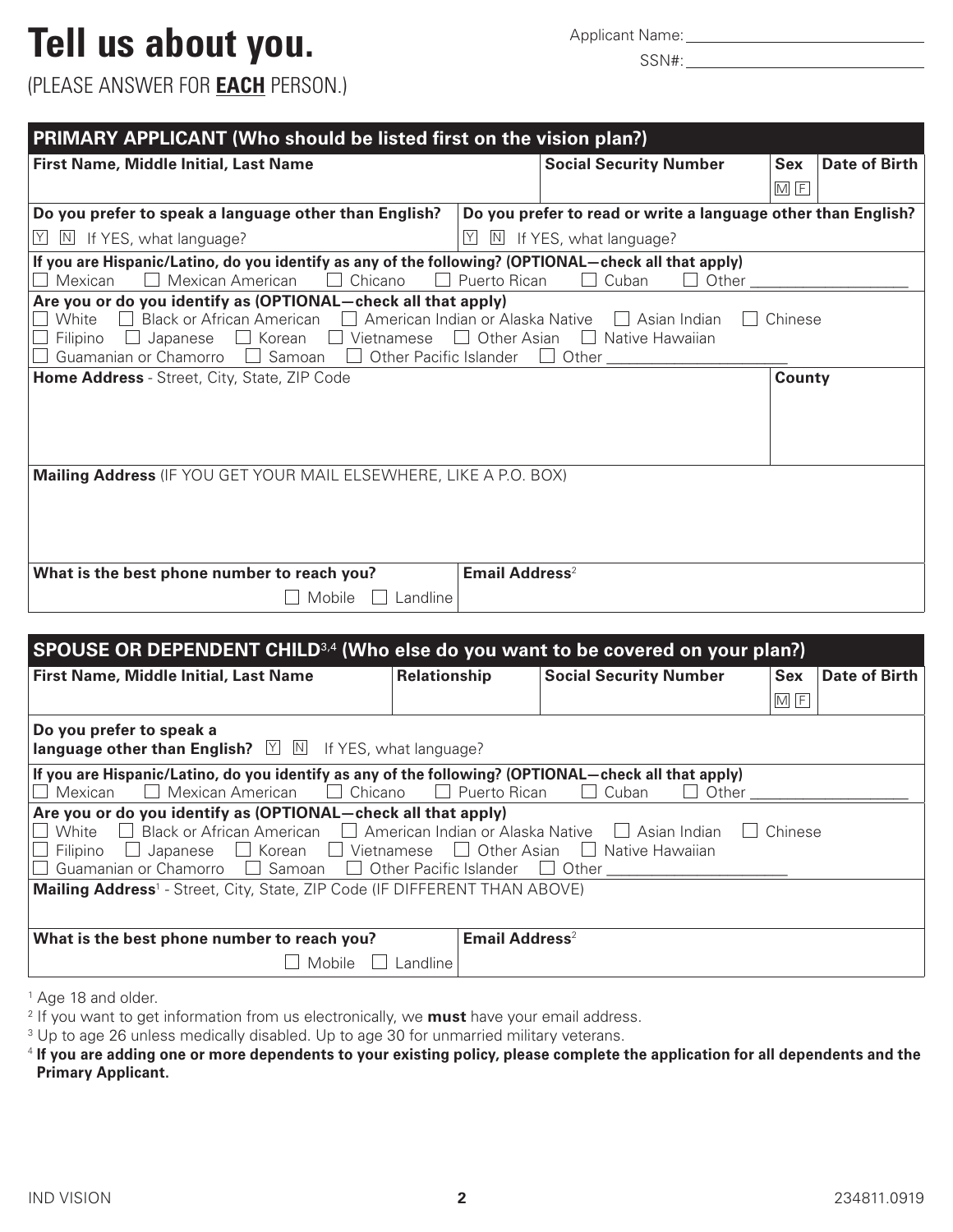**Tell us about you.** (**DEPENDENTS**<sup>1</sup> , continued)

Applicant Name:

SSN#: University of the set of the set of the set of the set of the set of the set of the set of the set of the set of the set of the set of the set of the set of the set of the set of the set of the set of the set of the

| First Name, Middle Initial, Last Name                                                                                                                                                                                                                                                                                                                                                                           | Relationship                     | <b>Social Security Number</b> | <b>Sex</b>          | <b>Date of Birth</b> |  |
|-----------------------------------------------------------------------------------------------------------------------------------------------------------------------------------------------------------------------------------------------------------------------------------------------------------------------------------------------------------------------------------------------------------------|----------------------------------|-------------------------------|---------------------|----------------------|--|
|                                                                                                                                                                                                                                                                                                                                                                                                                 |                                  |                               | M F                 |                      |  |
| Do you prefer to speak a<br>language other than English? $\boxed{\vee}$ $\boxed{\mathbb{N}}$ If YES, what language?                                                                                                                                                                                                                                                                                             |                                  |                               |                     |                      |  |
| If you are Hispanic/Latino, do you identify as any of the following? (OPTIONAL-check all that apply)<br>$\Box$ Mexican $\Box$ Mexican American $\Box$ Chicano $\Box$ Puerto Rican $\Box$ Cuban                                                                                                                                                                                                                  |                                  | $\Box$ Other                  |                     |                      |  |
| Are you or do you identify as (OPTIONAL-check all that apply)<br>Black or African American $\Box$ American Indian or Alaska Native $\Box$ Asian Indian<br>$\Box$ White<br>$\Box$<br>$\Box$ Chinese<br>$\Box$ Filipino $\Box$ Japanese $\Box$ Korean $\Box$ Vietnamese $\Box$ Other Asian $\Box$ Native Hawaiian<br>$\Box$ Guamanian or Chamorro $\Box$ Samoan $\Box$ Other Pacific Islander $\Box$ Other $\Box$ |                                  |                               |                     |                      |  |
| Mailing Address <sup>2</sup> - Street, City, State, ZIP Code (IF DIFFERENT THAN ABOVE)                                                                                                                                                                                                                                                                                                                          |                                  |                               |                     |                      |  |
| What is the best phone number to reach you?                                                                                                                                                                                                                                                                                                                                                                     | <b>Email Address<sup>3</sup></b> |                               |                     |                      |  |
| Mobile $\Box$ Landline                                                                                                                                                                                                                                                                                                                                                                                          |                                  |                               |                     |                      |  |
|                                                                                                                                                                                                                                                                                                                                                                                                                 |                                  |                               |                     |                      |  |
| First Name, Middle Initial, Last Name                                                                                                                                                                                                                                                                                                                                                                           | <b>Relationship</b>              | <b>Social Security Number</b> | <b>Sex</b><br>$M$ F | <b>Date of Birth</b> |  |
| Do you prefer to speak a<br><b>language other than English?</b> $\boxed{\vee}$ $\boxed{\mathbb{N}}$ If YES, what language?                                                                                                                                                                                                                                                                                      |                                  |                               |                     |                      |  |
| If you are Hispanic/Latino, do you identify as any of the following? (OPTIONAL-check all that apply)<br>Mexican $\Box$ Mexican American $\Box$ Chicano $\Box$ Puerto Rican $\Box$ Cuban                                                                                                                                                                                                                         |                                  | $\perp$<br>Other              |                     |                      |  |
| Are you or do you identify as (OPTIONAL-check all that apply)<br>Black or African American $\Box$ American Indian or Alaska Native $\Box$ Asian Indian<br>White<br>$\perp$<br>Filipino $\Box$ Japanese $\Box$ Korean $\Box$ Vietnamese $\Box$ Other Asian $\Box$ Native Hawaiian<br>Guamanian or Chamorro $\Box$ Samoan $\Box$ Other Pacific Islander $\Box$ Other $\Box$                                       |                                  |                               | $\Box$ Chinese      |                      |  |
| Mailing Address <sup>2</sup> - Street, City, State, ZIP Code (IF DIFFERENT THAN ABOVE)                                                                                                                                                                                                                                                                                                                          |                                  |                               |                     |                      |  |
| Email Address <sup>3</sup><br>What is the best phone number to reach you?                                                                                                                                                                                                                                                                                                                                       |                                  |                               |                     |                      |  |
| Mobile $\Box$<br>Landline                                                                                                                                                                                                                                                                                                                                                                                       |                                  |                               |                     |                      |  |
|                                                                                                                                                                                                                                                                                                                                                                                                                 |                                  |                               |                     |                      |  |
| First Name, Middle Initial, Last Name                                                                                                                                                                                                                                                                                                                                                                           | Relationship                     | <b>Social Security Number</b> | M F                 | Sex   Date of Birth  |  |
| Do you prefer to speak a<br><b>language other than English?</b> $\boxed{\times}$ M If YES, what language?                                                                                                                                                                                                                                                                                                       |                                  |                               |                     |                      |  |
| If you are Hispanic/Latino, do you identify as any of the following? (OPTIONAL-check all that apply)<br>Mexican<br>Mexican American<br>Chicano<br>Puerto Rican<br>Cuban<br>Other                                                                                                                                                                                                                                |                                  |                               |                     |                      |  |
| Are you or do you identify as (OPTIONAL-check all that apply)<br>American Indian or Alaska Native<br>$\Box$ Chinese<br>White<br><b>Black or African American</b><br>$\Box$ Asian Indian<br>Filipino<br>Korean<br>$\Box$ Vietnamese<br>$\Box$ Other Asian<br>$\Box$ Japanese<br>$\Box$ Native Hawaiian<br>Guamanian or Chamorro<br>$\Box$ Samoan<br>Other Pacific Islander<br>Other_                             |                                  |                               |                     |                      |  |
| Mailing Address <sup>2</sup> - Street, City, State, ZIP Code (IF DIFFERENT THAN ABOVE)                                                                                                                                                                                                                                                                                                                          |                                  |                               |                     |                      |  |
| What is the best phone number to reach you?                                                                                                                                                                                                                                                                                                                                                                     | <b>Email Address<sup>3</sup></b> |                               |                     |                      |  |
| Mobile                                                                                                                                                                                                                                                                                                                                                                                                          | Landline                         |                               |                     |                      |  |
| <sup>1</sup> If you are adding one or more dependents to your existing policy, please complete the application for all dependents and the                                                                                                                                                                                                                                                                       |                                  |                               |                     |                      |  |

- **Primary Applicant.**
- <sup>2</sup> Age 18 and older.
- <sup>3</sup> If you want to get information from us electronically, we **must** have your email address.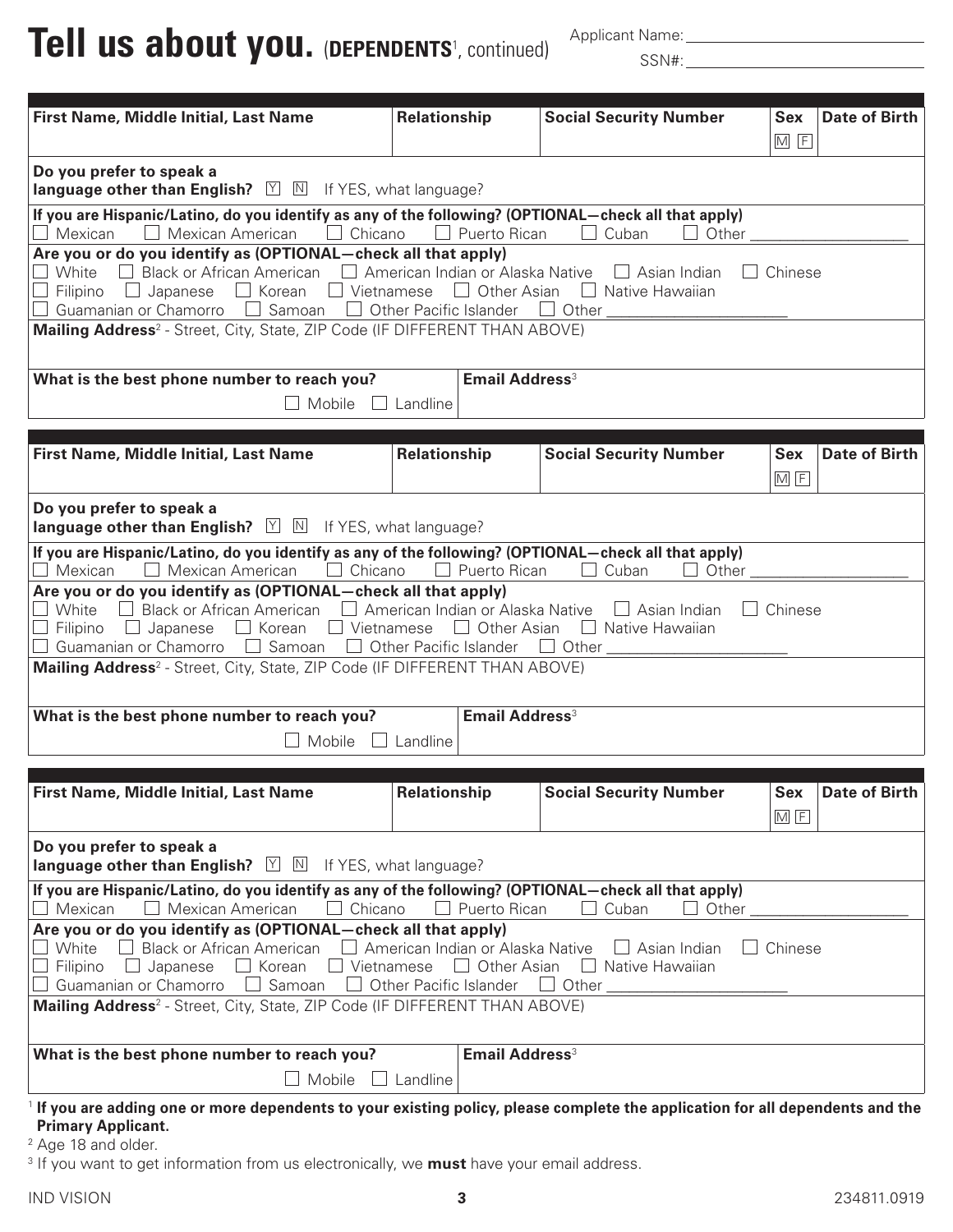## **Choose your vision plan.** Applicant Name:

#### Please review your options below and **SELECT ONLY ONE OPTION:**

| <b>BlueCare Vision</b><br>(For All Applicants) | <b>EXAM WITH DILATION</b> | <b>FRAMES</b>    | <b>CONTACT LENSES</b> |
|------------------------------------------------|---------------------------|------------------|-----------------------|
| □ BlueCare Vision Basic <sup>SM</sup>          | \$0 Copay                 | Discounts Apply* | Discounts Apply*      |
| BlueCare Vision Standard <sup>sM</sup>         | \$10 Copay                | \$130 Allowance  | \$130 Allowance       |
| BlueCare Vision Premier <sup>sM</sup>          | \$10 Copay                | \$200 Allowance  | \$200 Allowance       |

\* Discounts are not insurance. You should use your insurance coverage first.

## **Tell us about any medical coverage.**

| <b>OTHER COVERAGE</b>                                                                                                    |              |
|--------------------------------------------------------------------------------------------------------------------------|--------------|
| Do you currently have an individual BCBSIL policy? (Not through your employer)<br>If yes, please complete the following: | $\vee$<br>ΙN |
| <b>Primary Applicant</b><br>Member ID Number                                                                             |              |

## **Proxy statement (OPTIONAL)**

By purchasing a BCBSIL vision plan, I become a member of Health Care Service Corporation, a Mutual Legal Reserve Company (HCSC). By signing this application, I ask the Board of Directors of HCSC to act on my behalf at all meetings of members of HCSC. I understand that:

- This permission will apply to any company that replaces HCSC
- The Board of Directors may appoint someone to vote for me

The annual meeting of members is scheduled to take place each year in the corporate headquarters (300 E. Randolph St., Chicago, IL 60601) on the last Tuesday of October at 12:30 p.m. Special meetings of members may be called if needed. Notice of any special meeting will be given within 30-60 days before the meeting.

My assignment of my member vote to the Board of Directors will be in effect:

- Until or if I cancel it in writing at least 20 days before any meeting of members, or
- Unless I attend and vote in person at any meeting of members

| Primary Applicant's (your) proxy signature:                                                              | <b>Date</b> |
|----------------------------------------------------------------------------------------------------------|-------------|
| <b>NOTE:</b> Whether you sign for proxy or not, you<br>must sign on page 8 to complete this application. |             |
| <b>Print your name as you signed it:</b>                                                                 |             |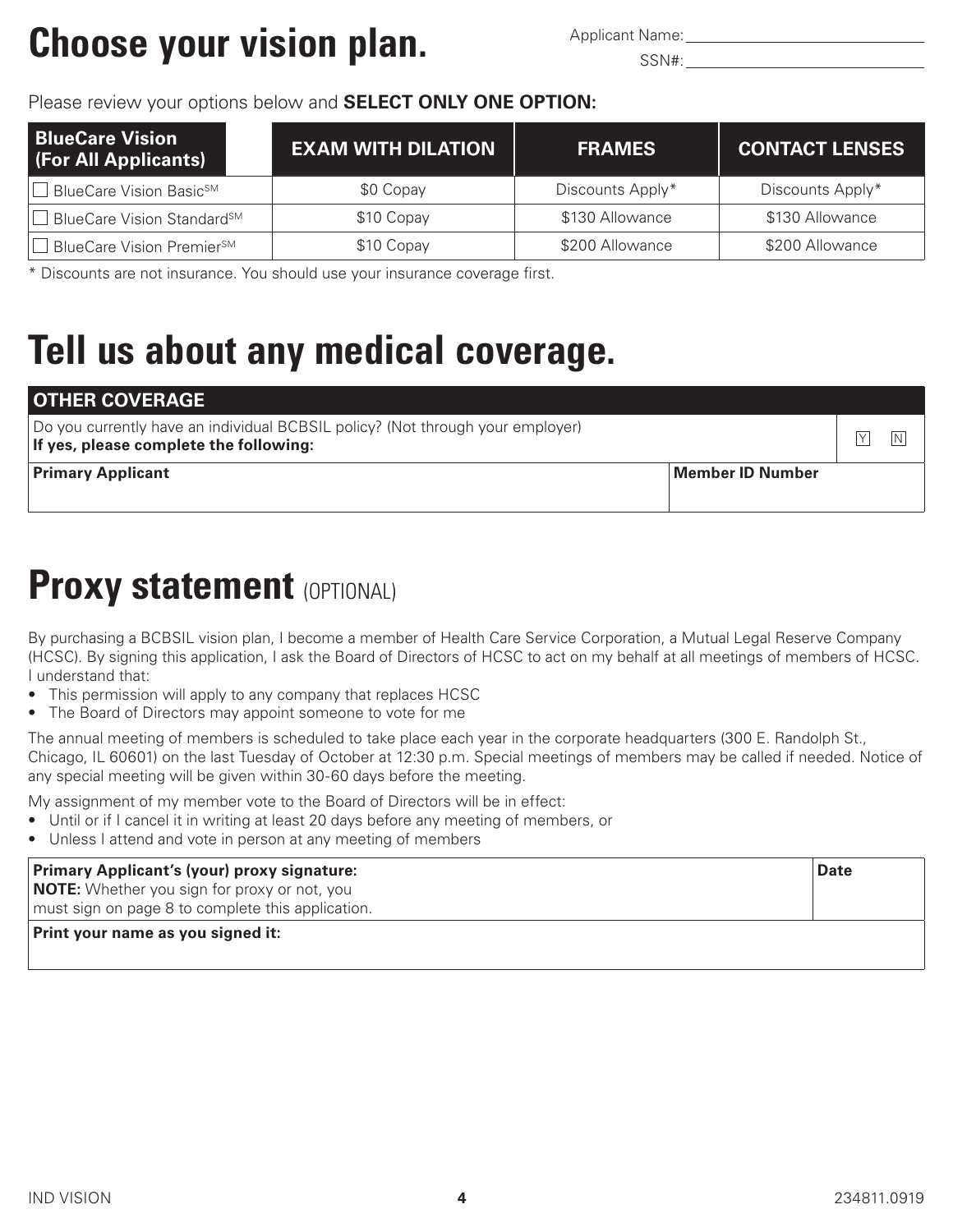**Important billing rules.** Applicant Name:

Applicant Name:

### **ELECTRONIC FUNDS TRANSFER (EFT) BILLING RULES**

**If you allow EFT, you understand and agree that BCBSIL and/or the company BCBSIL chooses to process payments may withdraw monthly payments from your checking or savings account in accordance with the terms below:**

- Payments are due on the last day of the month before the month of coverage.
- Payment will be made as you choose on the next page.
- Your bank or credit union will process these payments.
- If the payment date falls on a nonbusiness day or a holiday, the payment will be taken on the next business day.
- Please make sure you have enough money in your account when you submit this Application. If a payment is denied for non-sufficient funds (NSF), BCBSIL may try to process the charge again at any time in the next 30 days. BCBSIL will not pay you back for any fees your bank or credit union charges you for not having enough money in your account.
- Both the bank or credit union and BCBSIL reserve the right to end this payment program or your participation in it if payment is denied for NSF. This means payments would not be made automatically anymore. Coverage may stop (claims would not be paid) if you do not pay your monthly bill.
- To change the bank or credit union these payments are paid from, you will need to give at least 15 days' notice to BCBSIL by telephone before a scheduled payment date.

#### **THIRD PARTY PAYMENT RULES**

#### **BCBSIL accepts premium or cost-sharing payments for members from these four sources only:**

- **1)** You
- **2)** Your family, or someone who has your Power of Attorney, a Legal Guardian or a Trust
- **3)** Authorized Entities

Under the law, BCBSIL accepts payments from Authorized Entities. At this time, Authorized Entities include:

**a)** Ryan White HIV/AIDS programs, under Title XXVI of the Public Health Service Act

- **b)** Indian tribes, tribal organizations and urban Indian organizations
- **c)** State and Federal government programs as described in 45 C.F.R. § 156.1250.
- **4)** Private nonprofit foundations that pay:
	- **a)** for the entire coverage period of your contract,
	- **b)** no matter your health status, and
	- **c)** no matter what company or benefit plan you choose

Payments made by a third party that is not shown above will not be accepted for your account. This may end or cancel the coverage.

#### **I understand:**

- My BCBSIL plan will not be a group vision plan sponsored by an employer.
- This coverage is not meant to be an employer-sponsored group vision insurance plan in any way.

#### **I agree:**

- My employer (if any) will not pay any part of my monthly bill or copays.
- My employer (if any) will not pay me back for these payments now or in the future.

#### **PAST DUE PAYMENT POLICY**

When you renew your Blue Cross and Blue Shield of Illinois coverage or reenroll by selecting a new product, you will need to be current on the premium payments. Any past due premium payments for coverage that Blue Cross and Blue Shield of Illinois provided will be due at the start of the new plan year, in addition to current premium charges. New coverage will not be effective until all such payments are made.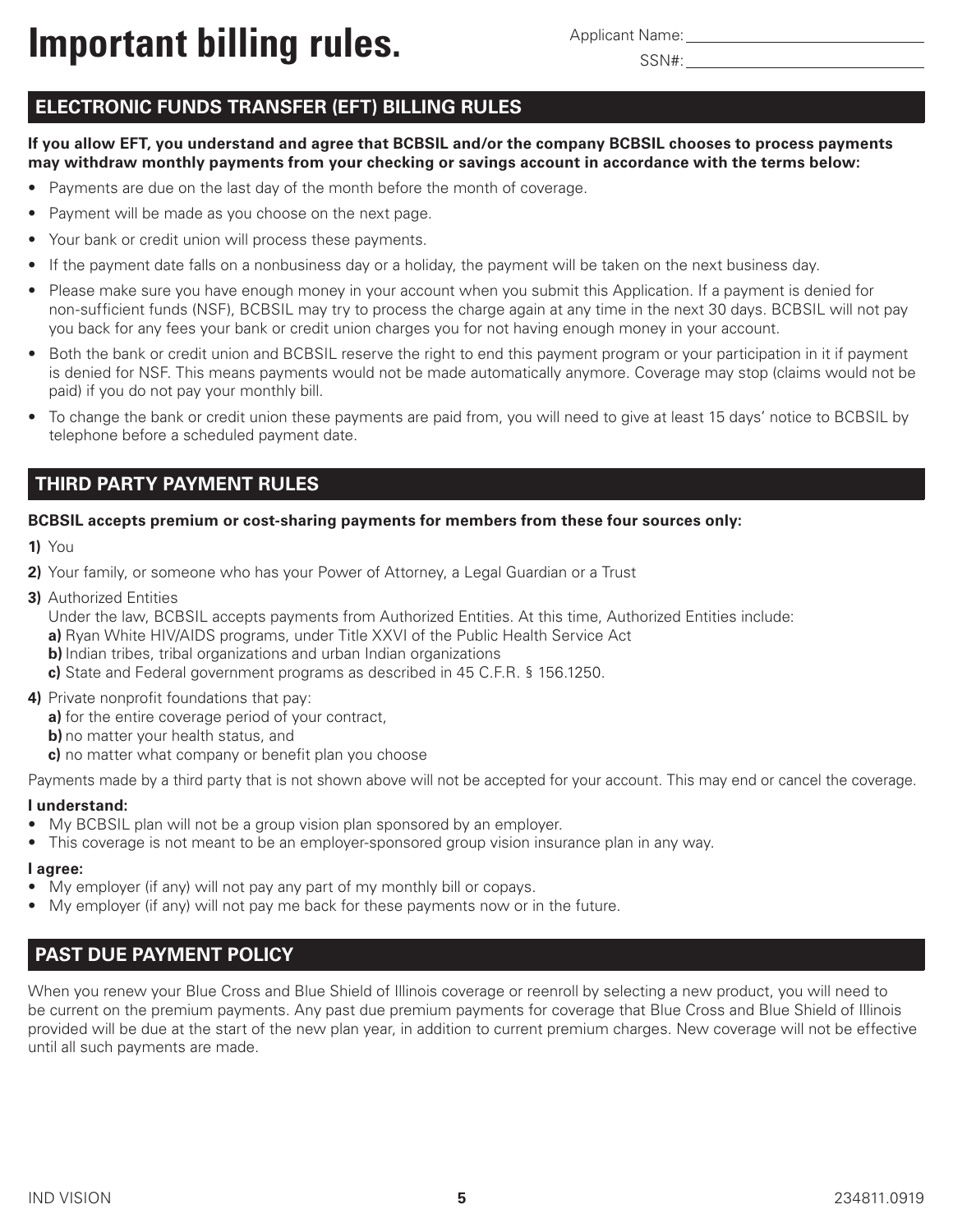## **Tell us how you will make** Applicant Name: **your payments.**

|  | <b>Applicant Name:</b> |
|--|------------------------|



**Please be sure to read the important billing rules on the previous page.**

Your plan may be canceled if you don't make a payment.

| <b>FIRST PAYMENT</b>                                                                                                                |                                                  |              |                                   |
|-------------------------------------------------------------------------------------------------------------------------------------|--------------------------------------------------|--------------|-----------------------------------|
| You may make your first payment by Electronic Funds Transfer (EFT), check or money order. Select your choice:                       |                                                  |              |                                   |
| EFT (Payment will be taken from your account immediately.)                                                                          |                                                  | $\Box$ Check | $\Box$ Money order                |
|                                                                                                                                     |                                                  |              |                                   |
| First month premium payment information (if paying by EFT):                                                                         |                                                  |              |                                   |
| <b>Please check one</b><br>Checking Account<br>Savings Account                                                                      | Name of depositor(s) if other than the Applicant |              |                                   |
| <b>Bank routing number</b>                                                                                                          |                                                  |              | <b>Depositor's account number</b> |
| I have read and accept the below agreement                                                                                          |                                                  |              |                                   |
| <b>Depositor's signature</b>                                                                                                        |                                                  | <b>Date</b>  | <b>Relationship to Applicant</b>  |
|                                                                                                                                     |                                                  |              |                                   |
| First month premium payment enclosed (if not paying by EFT):                                                                        |                                                  |              |                                   |
| Check<br>Money Order                                                                                                                |                                                  |              |                                   |
|                                                                                                                                     |                                                  |              |                                   |
| <b>MONTHLY PAYMENTS</b>                                                                                                             |                                                  |              |                                   |
| You may make your monthly payments by Electronic Funds Transfer, or we can send you a bill by email or mail.<br>Select your choice: |                                                  |              |                                   |
| $\Box$ EFT<br>$\Box$ Bill by email <sup>1</sup><br>Bill by mail                                                                     |                                                  |              |                                   |
| Monthly premium payment information (if paying by EFT, if different from above):                                                    |                                                  |              |                                   |
| Name of depositor(s) if other than the Applicant<br><b>Checking Account</b><br><b>Please check one</b><br>Savings Account           |                                                  |              |                                   |
| <b>Bank routing number</b><br><b>Depositor's account number</b>                                                                     |                                                  |              |                                   |
| I have read and accept the below agreement                                                                                          |                                                  |              |                                   |
| <b>Depositor's signature</b>                                                                                                        |                                                  | <b>Date</b>  | <b>Relationship to Applicant</b>  |
|                                                                                                                                     |                                                  |              |                                   |

I request and authorize BCBSIL and/or its designee to obtain payment of monthly premium amounts becoming due on the last day of the month prior to the following month's coverage by initiating charges from my checking or savings account in the form of checks, sharedrafts, or electronic debit entries, and I request and authorize the Financial Institution named here to accept and honor the same from my account.



#### **NOTE:**

Do not cancel any current coverage you may have until your Application is approved and your new plan is effective.

Your first month's payment is due when you sign up. If you are signing up for a new plan, your application will not be processed until we receive your payment.

<sup>1</sup> If you want to get information from us electronically, we **must** have your email address.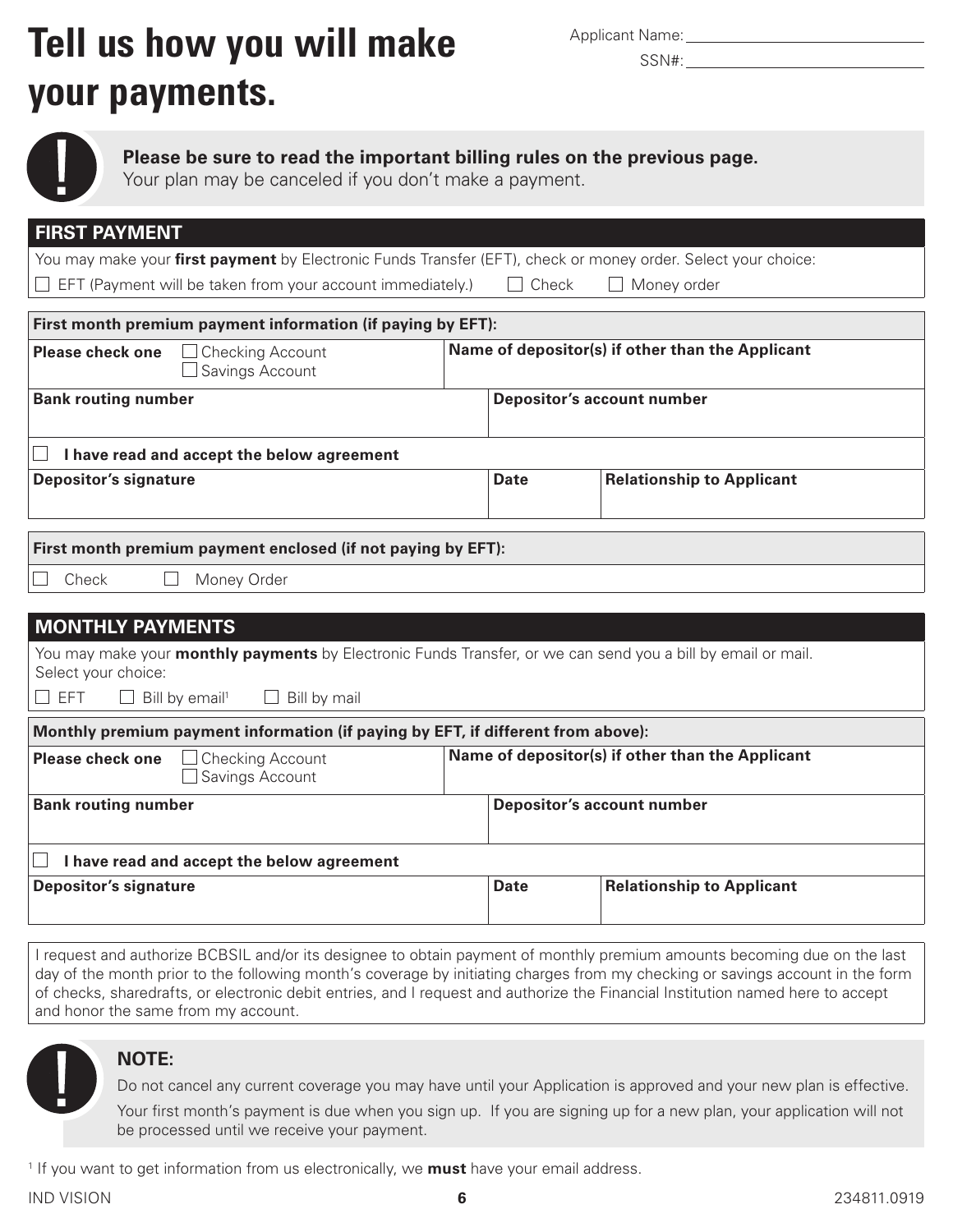### **BY COMPLETING AND SIGNING THIS FORM, I UNDERSTAND AND AGREE TO THE FOLLOWING:**

- This Application is not coverage. Coverage will not begin until (1) the effective date of the policy and (2) the first month's payment is made.
- If I use an agent or broker, they cannot accept risks or change BCBSIL policies or rules.
- If an agent, producer or broker was helping me to purchase a vision plan, BCBSIL may pay the broker a commission and/or other payment. If I want more detail about any payment to the agent or broker, I should ask the agent or broker.
- If any person knowingly submits a false claim for payment of a loss or benefit or falsely misstates an important fact on this Application, coverage may be rescinded. This includes false claims or facts about me or any of my dependents. Rescission cancels the coverage back to the first day it became effective. I will be given at least 30 days' written notice before my coverage or that of my dependents is rescinded.
- My monthly premium will be calculated using factors approved by the State's Department of Insurance and other applicable State and Federal laws and regulations. Rates are calculated based on age and geographic rating factors. These factors are also used to calculate premiums for any dependents covered on my policy.
- Coverage will start on the plan effective date only if the first monthly payment is received in full before that date.
- I allow any of the following people or organizations to share my health information with BCBSIL or their authorized representative:
	- o Health professionals, hospitals, or clinics
	- o Other health or health-related facilities
	- o Government agencies
	- o Pharmacy benefit managers, clearinghouses, or retail stores
	- o Any other persons or firms required by law
	- This information may include:
		- o Copies of records about advice, care or treatment that were given to me and/or my dependents
		- o Information about the prescription and use of drugs or alcohol (without limitation)
		- o Information about mental illness
- BCBSIL may review and research its own records for information.
- BCBSIL will share collected information only as needed with medical entities to help manage my care.
- Information shared with my authorization may be re-shared by BCBSIL as allowed or required by law. If such sharing is required, the person or agency getting the information will be responsible for protecting it.
- This authorization is valid for two years from today, or until I cancel coverage.
	- I have the right to cancel the authorization at any time, in writing, by contacting BCBSIL.
	- I or anyone I authorize to represent me will receive a copy of this authorization upon request.
	- Any cancellation will not affect the activities of BCBSIL before the date such cancellation is received by BCBSIL.
- I present any statements and answers on this Application as FACTS. To the best of my knowledge and belief, they are true and complete. These facts are the basis of my Application.
- The Application will become a part of the contract between BCBSIL and me.
- My agent (if I have one) and I confirm that I have read and understood the Application.
- I have reviewed the details of the plan I chose.
- This individual or family plan is meant to be paid as my personal expense.
- Only I or a family member, or an allowed third party as outlined in the Application will pay BCBSIL directly.
- BCBSIL does not accept payments directly from third parties except from those listed on page 5 (family members, Required Entities, certain private nonprofit foundations).
- If these rules are broken, any payments made by a third party will not be credited to my account or coverage. These payments may not be refunded to me. This may result in the cancellation of my coverage for nonpayment.

**WARNING:** ANY PERSON WHO KNOWINGLY, AND WITH INTENT TO INJURE, DEFRAUD OR DECEIVE ANY INSURER, MAKES ANY CLAIM FOR THE PROCEEDS OF AN INSURANCE POLICY CONTAINING ANY FALSE, INCOMPLETE OR MISLEADING INFORMATION MAY BE FOUND GUILTY OF A FELONY IN A COURT OF LAW.